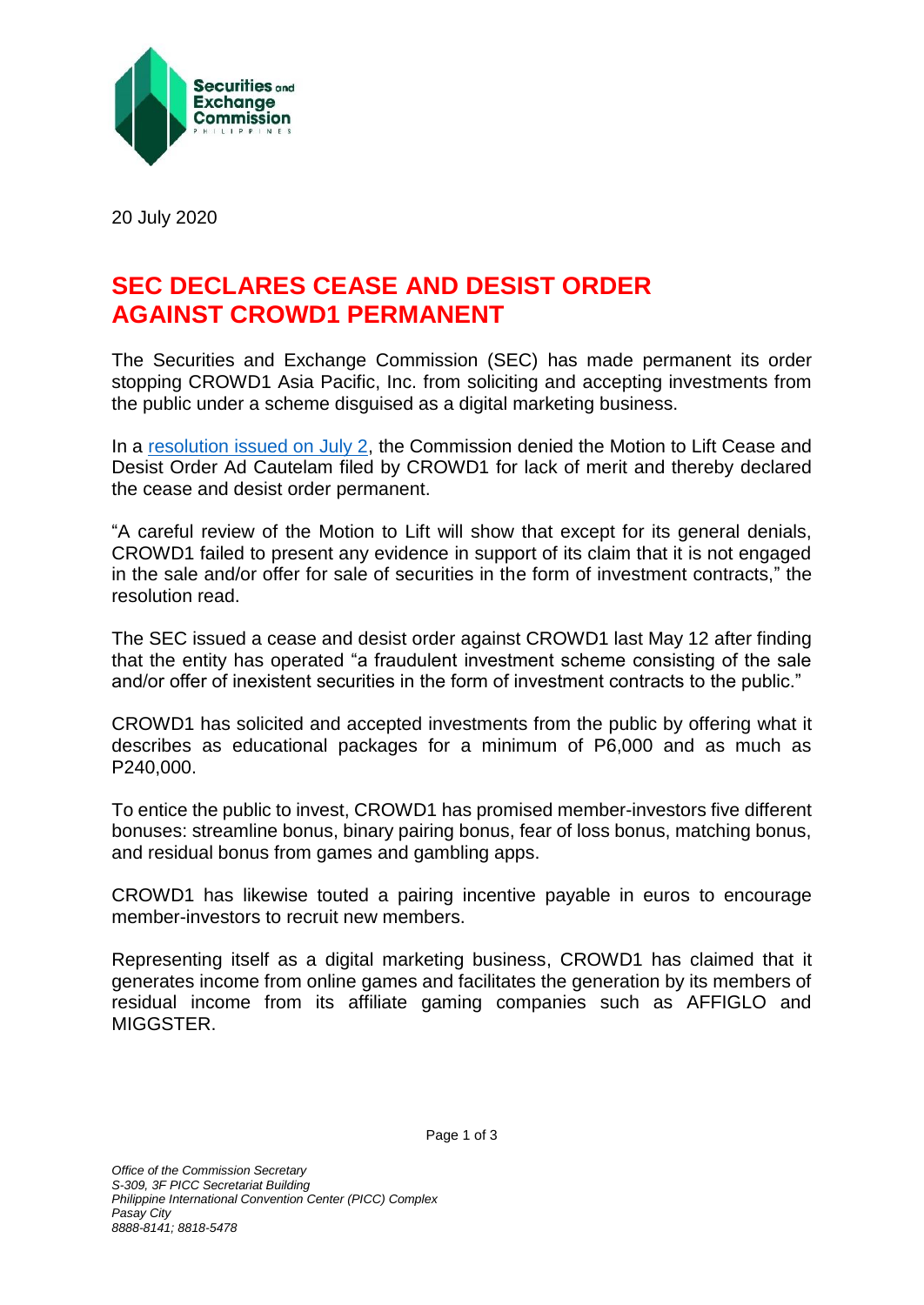

The SEC ruled that CROWD1's scheme involved the sale and/or offer of securities in the form of investment contracts and, thus, required a secondary license under Republic Act No. 8799, or The Securities Regulation Code (SRC).

The Commission also ruled that the act of CROWD1 of publishing and making presentations on its investment/ business scheme through its website, Facebook, YouTube and on-ground events, and inviting investors constituted a public offering as defined under Rule 3.1.17 of the 2015 IRR of the SRC.

Section 8 of the SRC provides that securities shall not be sold or offered for sale or distribution within the Philippines, without a registration statement duly filed with and approved by the SEC.

CROWD1 neither secured a secondary license to operate as a broker/dealer, registered as issuer of mutual funds, exchange-traded funds or proprietary/ nonproprietary shares, nor registered any securities pursuant to the SRC.

CROWD1 only registered as a corporation for the primary purpose of engaging in business process outsourcing services.

The SEC emphasized that the certificate of incorporation granted to CROWD1 explicitly prohibited the corporation from soliciting, accepting or taking investments or placements from the public as well as from issuing investment contracts.

Accordingly, the Commission directed CROWD1 to cease and desist, under pain of contempt, from engaging in activities of selling and/or offering for sale securities in the form of investment contracts or other similar schemes without prior registration and permit to sell.

The SEC also ordered CROWD1 to cease from promoting its investment scheme in social media and other online platforms.

Furthermore, the Commission prohibited CROWD1 from transacting any business involving funds in its depository banks, and from transferring, disposing, or conveying in any manner all related assets for the benefit of the investors.

The cease and desist order covers the corporation's operators, partners, directors, officers, salespersons, agents, representatives, promoters, and all persons, conduit entities and subsidiaries claiming and acting for and on its behalf.

In its Motion to Lift, CROWD1 argued its operations were limited to business processing, with affiliates marketing products and shares in the earnings of the

Page 2 of 3